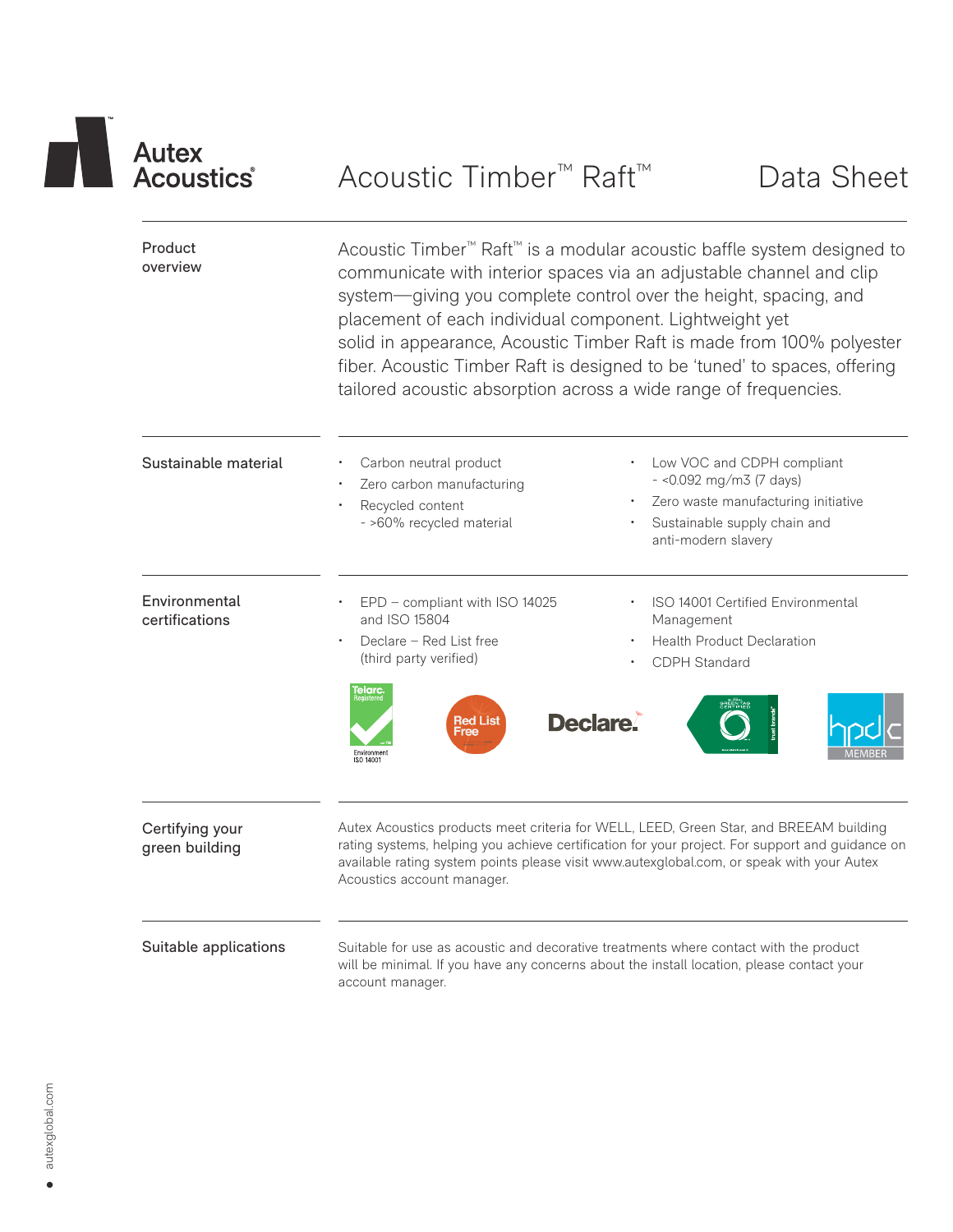

# Specification

Acoustic treatment shall be Acoustic Timber Raft (\_) as compiled by Autex Acoustics

Acoustic absorber Acoustic Timber Raft (Beam 8' x 3.5" x 3") NRC 0.75 (Beam 250: 8' x 9" x 3") NRC 0.90 Color (\_).

Fire rating ASTM E-84-15a: Class A, FS:0 - SD:45, ISO 9705: Classification: Group 1-S, AS ISO 9705 – 2003 Classification: Group 1, BS EN 13501-1:2018: B - s2, d0.

Seismic bracing as per local building code requirements.

A variety of fixing or suspension options are available. Install as per Frontier™ Install Instructions.

Install as per Autex Acoustics recommendations. Install instructions

are included in each pack or available on the website.

## Product specifications

Product name Acoustic Timber Raft Composition 100% polyester fiber (PET);

 aluminum channel Fin length 8' Tolerance (+/-0.02") Thickness 1/2" Tolerance  $(+/- 6%)$ 

# Product specifications

#### Fire ratings

Acoustic Timber Raft is made from Cube™ which has been tested and evaluated using the following test methods:

## ISO 9705: 1993

Classification: Group 1-S Smoke production rate: <5.0m2/s As required by NZBC C/VM2

### AS ISO 9705 - 2003

Classification: Group 1 (SMOGRArc): <100m2/s2 Assessed using methodology AS ISO 9705:2003 in accordance with AS 5637.1:2015, as required by BCA Specification C1.10-4 FI 4974 FAR 4055

#### BS EN 13501-1:2018

Wall applications Classification: B-s2,d0 (Cube™ 1/2") Tested using BS EN ISO 11925-2:2020 and BS EN 13823:2020 and classified in accordance with BS EN 13501-1:2018, as required by BS EN 15102:2007 + A1:2011. EUI-20-000268-A

## Ceiling applications Classification: B-s2,d0 (Cube™ 1/2")

 Tested using BS EN ISO 11925-2:2020 and BS EN 13823:2020 and classified in accordance with BS EN 13501-1:2018, as required by BS EN 13964:2014. EUI-20-000268-B

ASTM E-84-15a Class A, FS:0 - SD:45 RJ4479

## Water vapor sorption ASTM C1104 / C1104M-13a Test conditions: 49°C, 95%RH Water vapor absorbed and adsorped after 4 days: 0.4% by weight.

Microbial resistance ASTM G21-15

Growth rating: 0 (No growth) Acoustic Timber Raft does not promote the growth of molds and mildew.

### Impact resistance

Installation

Print may show surface damage when subjected to impacts. We would advise against using Acoustic Timber in areas where there is likely to be contact with the product.

## Color fastness to light

Acoustic Timber Raft is suitable for indoor use only. Light fastness is dependent on use and exposure. Acoustic Timber Raft has been evaluated to the following standard: ISO 105-B02:2014 Rating: 6 (Highest = 7)

### Fabric care

Avoid contact with the Acoustic Timber Raft surface. Where liquids and other contaminants come in contact with the panels, these should be gently removed immediately and not allowed to soak-in, dry, or set. Refer to the product Care and Maintenance for cleaning guidance. Consult a specialist cleaning company for cleaning if required.

#### Service

For further information about Acoustic Timber Raft or any other Autex Acoustics product, please contact your account manager or visit our website.

# Light reflectance values by color

Acoustic Timber Raft is suitable for indoor use only. LRVs were measured in accordance with BS 8493:2008+A1:2010

| Birch        | 58 |
|--------------|----|
| American Ash | 53 |
| Eucalyptus   | 46 |
| Hoop Pine    | 45 |
| Oak          | 37 |

| Tasmanian Oak       | 28 |
|---------------------|----|
| Blue Gum            | 18 |
| Tasmanian Blackwood | 17 |
| Queensland Walnut   | 15 |
| Jarrah              |    |